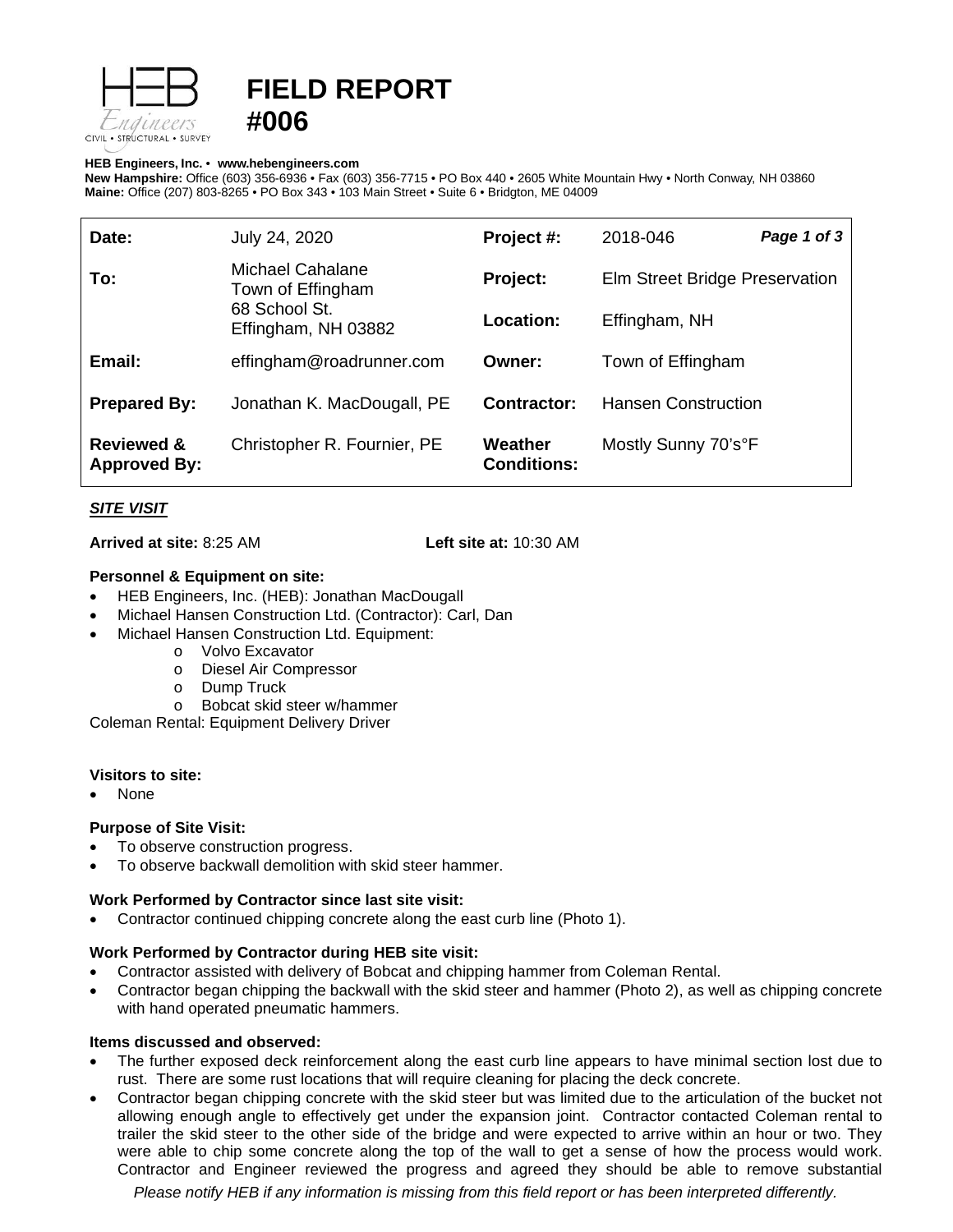concrete without damage to the reinforcing hoops at the top of the wall. They would use hand tools when near the reinforcing to remain.

- Contractor was able to open a hole below the expansion joint using hand held chipping hammers and began to make good progress chipping concrete under the joint at that point (Photo 3).
- Engineer noted to be aware of concrete that is falling below the deck while chipping the backwall. No debris shall fall in the water and all debris must be cleaned up.

#### **Work Scheduled:**

• Contractor will likely complete the preparation for partial depth repairs today and begin demolition at the back wall tomorrow.

#### **Outstanding Construction Issues:**

None.

# **Next Observation:**

• Monday, July 27, 2020

#### **Photos:**

• Taken by JKM July 24, 2020.



Photo 1: Deck along the east curb prepared for partial depth repairs.